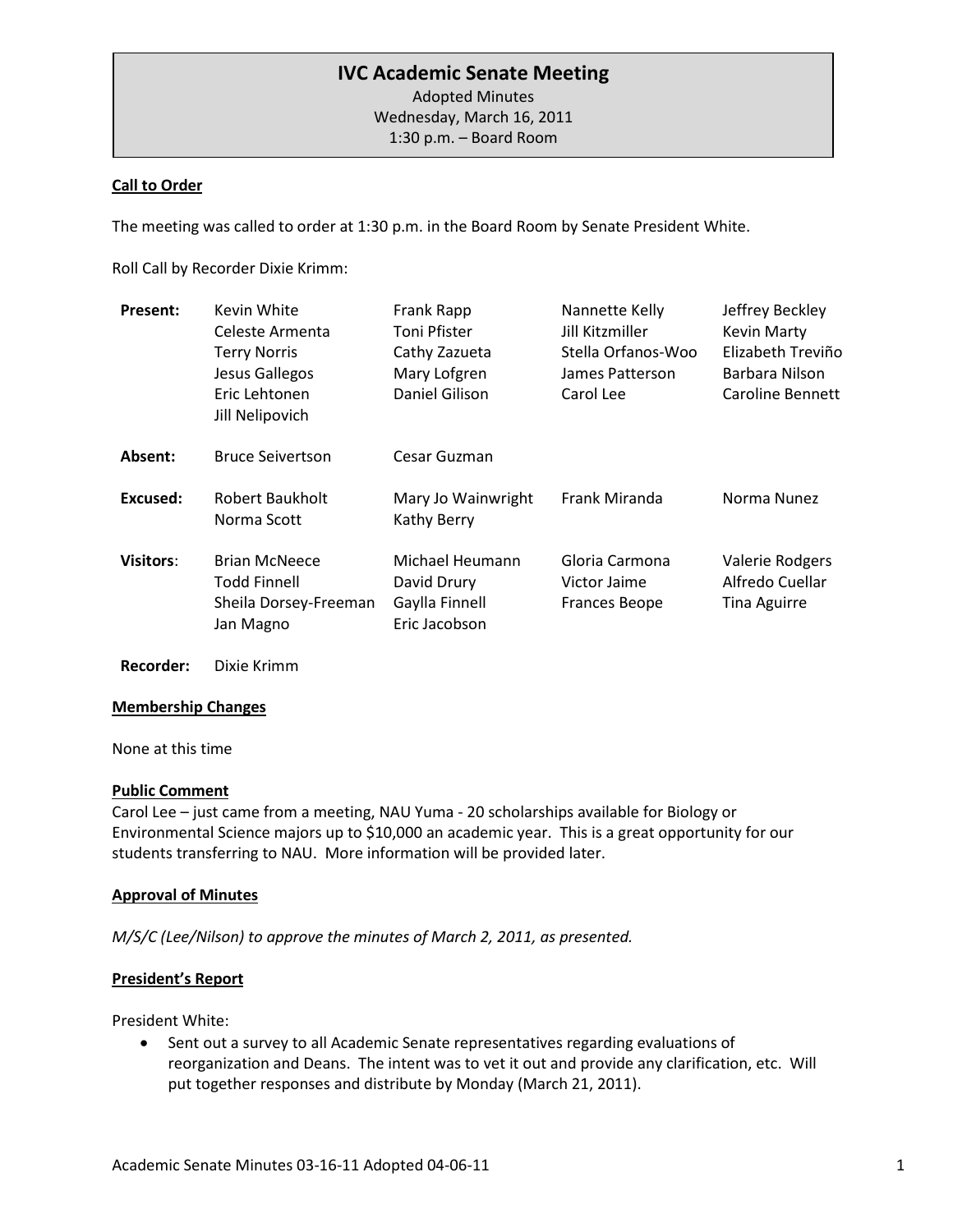- Regarding the committee lists there is an official list in the President's office. There are discrepancies that are being looked at. Through accreditation areas have moved around. There are committee's that are no longer under certain areas, there are committees that allow unlimited in faculty membership and meet only once each semester. Some had not attended for years. As a follow up Kevin will coordinate with committee heads to determine correct information.
- Attended FACCC Faculty Association for California Community Colleges conference. Kevin provided an update – talked to assemblypersons and senators to advocate for putting the issue on the ballot to extend the taxes to alleviate the budget deficit.
- Also attended C-id Conference will provide update later in the meeting.
- Special meeting on Monday, March  $14<sup>th</sup>$ , 2011 was called to address an item on the board agenda – regarding the resolution to grant 2 year rehire rights to certain Deans. At the meeting it was determined that the Senate does not support this issue and we would like it to be shorter. The main reason was due to the reorganization process, we had not had a chance for a one year evaluation. The board adopted a one-year contract.
- At the special meeting Dr. Gould had stated that he had a document which showed the college had saved \$47,000 as a result of the reorganization. At the board meeting the CTA president stated that they had done a study which determined the college was \$200,000 in the red. Will provide information at the next meeting as to the actual cost.

## **Consent Agenda**

1. Curriculum Committee minutes 02-17-11

*M/S/C (Nilson/Beckley) to approve the above consent agenda item.*

## **Action Items**

1. Approve Administrative Reorganization & Deans Evaluation Survey

## Discussion:

- Kevin White reviewed documents survey questions, organizational charts, job descriptions for Deans, comment section will be included on survey.
- Daniel Gilison Number 4, there are no division chairs (should be department chairs), change the word duties to role.
- Toni Pfister commented that both words "appropriate" and "beneficial" were not needed, it should be either.
- Kevin White the suggestion of committee members would be to remove the words "appropriate and", from both question #2 and #4. Also, the word "continued" should be removed from #4.
- Daniel Gilison Do we need a third section be included in the survey for the department chairs?
- Kevin White asked committee for additional input to include the section on the survey.
- Frances Beope if an evaluation for department chairs is added it would be important to include their role and responsibilities to provide a tool for evaluators o use as a comparison.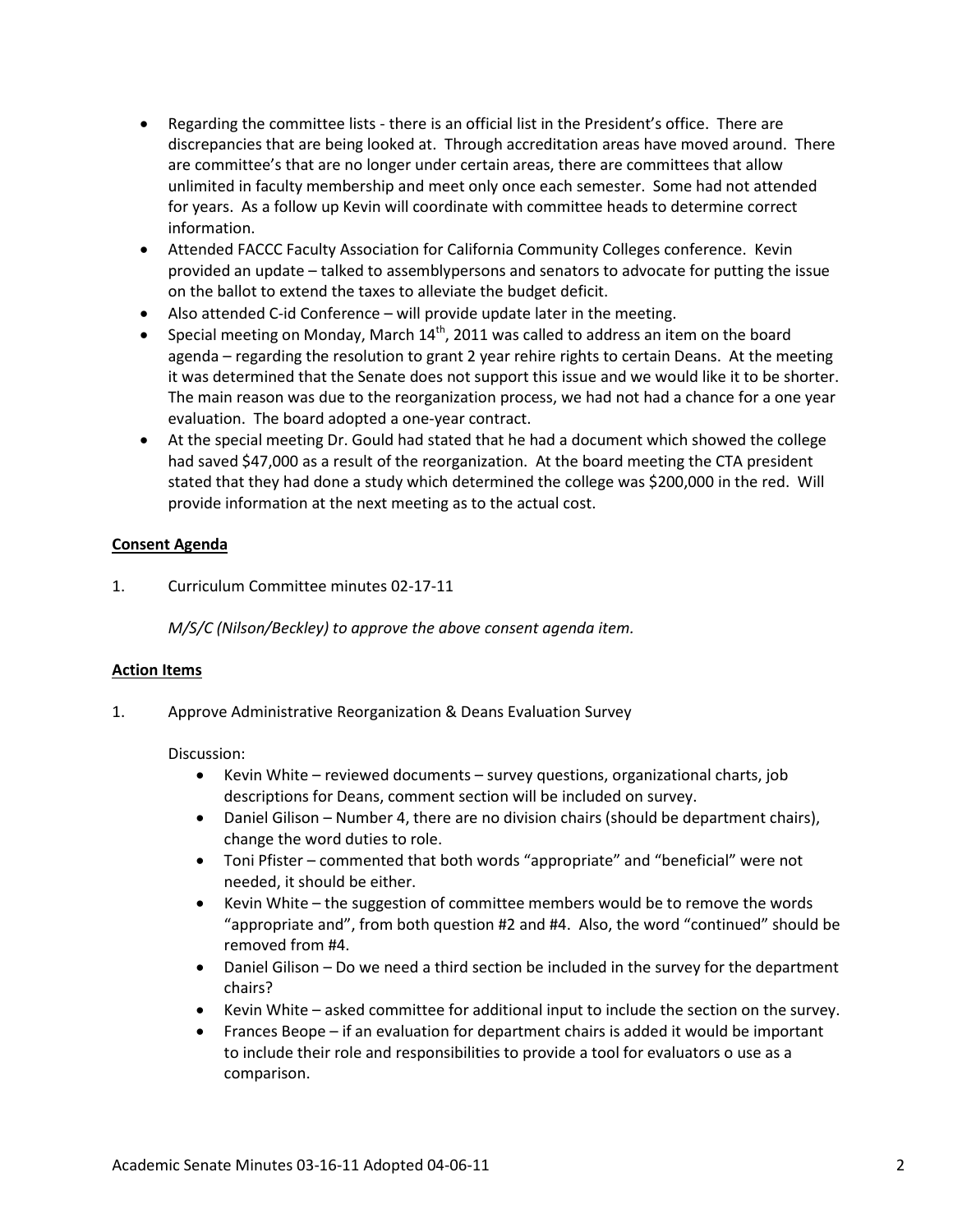- Barbara Nilson not sure if qualified to evaluate other department chairs or deans, do see administration, do hear and see emails that would reflect how she believes they are doing in their jobs, but does not know about other areas, should the evaluation of the department chair and division be from that particular area.
- David Drury thought that this was to evaluate the structure, not the individual. Evaluating the appropriateness of the role as opposed to the individual.
- Kevin White  $-$  it is more general, not for individual.
- Alfredo Cuellar would encourage the senate to concentrate on the purpose of evaluating the dean structure, do not evaluate the deans individually. Regarding department chairs and their roles – the division could create their own survey to evaluate the department chairs.
- Daniel Gilison if we use the survey to evaluate the deans as a whole then the heading of the survey for that area should have the word "individual" removed. Then the questions should include the plural of the revision.
- Jan Magno may need to remove the word "Division" if the senate is reviewing the whole reorganization, since there are deans that are not instructional deans.
- Kevin White remove individual and Division and include plural reference to survey questions under that area. We will also look at the financial side as well.
- David Drury one of the major reasons for the reorganization was about the evaluations of faculty, looks like we are evaluating deans and we should be concentrating on the reorganization more so than on the evaluations of the deans.
- Victor Jaime to clarify, we are still in the high end of college size, even with the decrease in faculty and course offerings we are still serving approximately 9000 students.
- Brian McNeece if we are going to do an evaluation of the dean structure and the reorg, we need to do an evaluation of the whole org and that includes the Academic Senate as well.
- Michael Heumann changes from last year to this year, added new deans, reorganized the divisions, and changed from division chairs to department chairs, those are the major areas that were affected by the reorg. Did the changes we made from last year to this year work.
- Kevin White will also be looking at the cost effectiveness of the reorg.
- Nannette Kelly take second section out then have a general section for the deans, general section for the department chairs and a general section for the division organization, three sections all general. The second section questions could be saved for doing actual evaluations of the deans later, not now.
- Jill Nelipovich would like to have a cost analysis before doing an evaluation.
- Kevin White will have the cost information at the next meeting. Can take it back to Exec Committee to rework the three areas.
- Frank Rapp the intent is that this will be a created as a survey monkey and there will be opportunity for comment on individual statements as well as overall.

*M/S/C (Kitzmiller/Gilison)* to refer the document back to the Executive Committee for revision.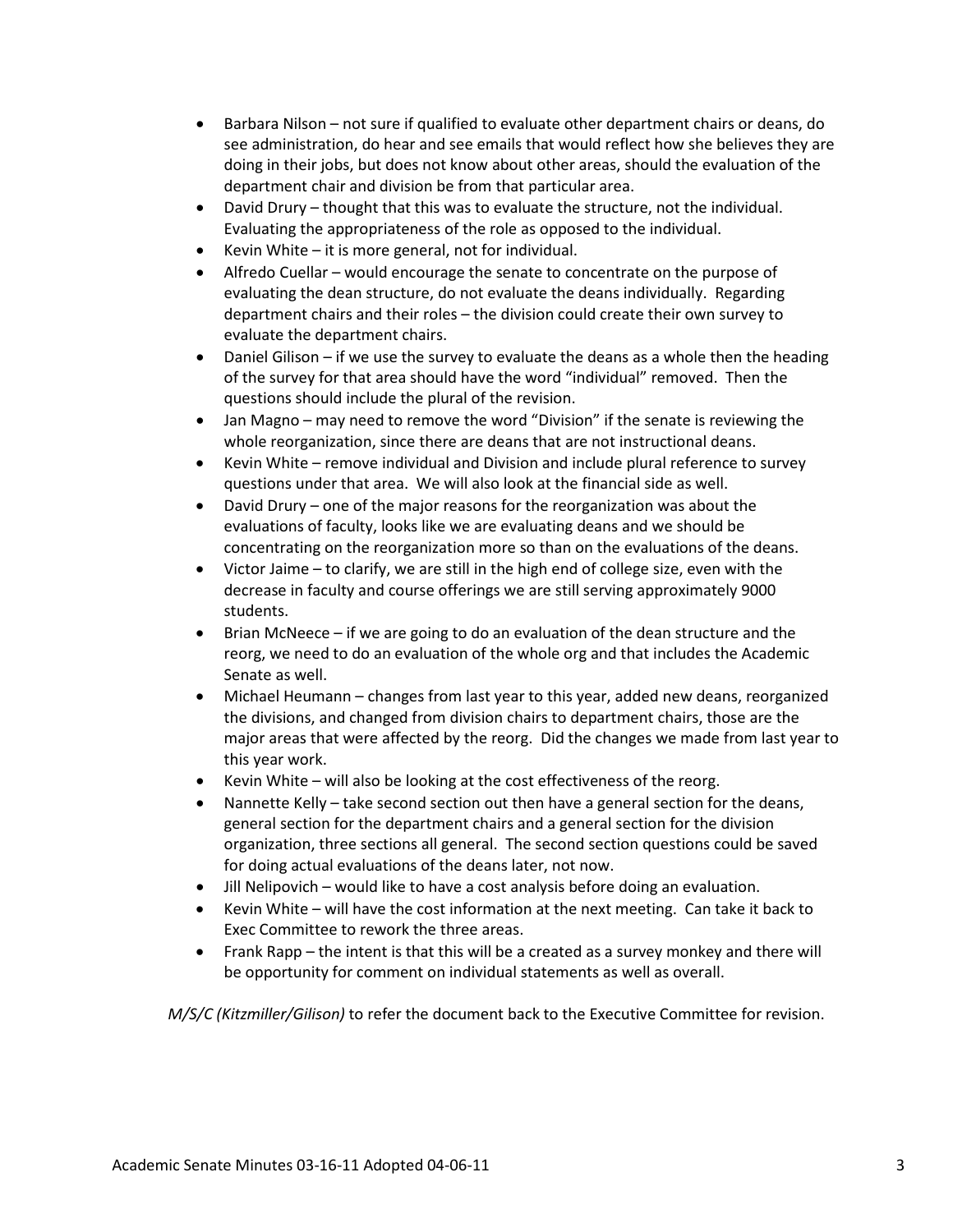- 2. Voting on Committee Openings
	- Frank Rapp provided ballot, those interested were included on the ballot. All committees included on the ballot.
		- 1. Under Learning Support Services: Made correction to Eddie Chang's name
		- 2. Added to Diversity Committee: Javier Rangel and Kevin Marty
		- 3. Added to Equivalency Committee: Eddie Chang and Mary Jo Wainwright
		- 4. Added Distance Education Committee: Mary Jo Wainwright and Gaylla Finnell
		- 5. Added to College Council: Daniel Gilison and as alternate Frances Beope

#### Discussion:

Gaylla Finnell mentioned that if Mary Jo Wainwright's term for the Distance Education Committee was ending then her term would be ending as well and she would like to continue to serve on that committee.

• Frank Rapp and Carol Lee stepped away from the meeting to count the ballots.

#### Appointment Results

Budget & Fiscal Planning: Dave Drury and Eric Jacobson Technology Planning Committee: Gaylla Finnell Learning Support Services: Eddie Chang College Council: Daniel Gilison as the faculty representative, Frances Beope as one of the three alternates Diversity Committee: Kevin Marty, Javier Rangel, and Bradford Wright Educational Master Plan Committee: Eric Lehtonen Schedule Development Committee (Enrollment Management Committee): None Equivalency Committee: Tom Morrell, Mary Jo Wainwright, and Laura Mosier Distance Education Committee: Mary Jo Wainwright and Gaylla Finnell

*M/S/C (Patterson/Nilson)* to approve the appointments as presented.

#### 3. Recommendation to Executive Council: Cancel or limited Summer School 2011

James Patterson – Items 3 and 4 are both coming from the Enrollment Management Committee, which meets on Friday afternoons. One of the discussions that have come up is a look at the reduction in class offerings for the coming academic year. The committee wanted to hear from Academic Senate whether to cancel summer school or offer a very limited summer school. Background – worst case scenario we are looking at approximately 5900 FTES for next year. This is a decrease of about 1200 FTES from what we are currently serving. Fall and Spring need to be the primary concern, having a summer session would take away even more from the fall and spring. The number being looked at is about 200 FTES for summer school.

M/S/C (Patterson/Nilson) to recommend to the Executive Council that a limited Summer School 2011 be offered for no more than 200 FTES. (1 opposed)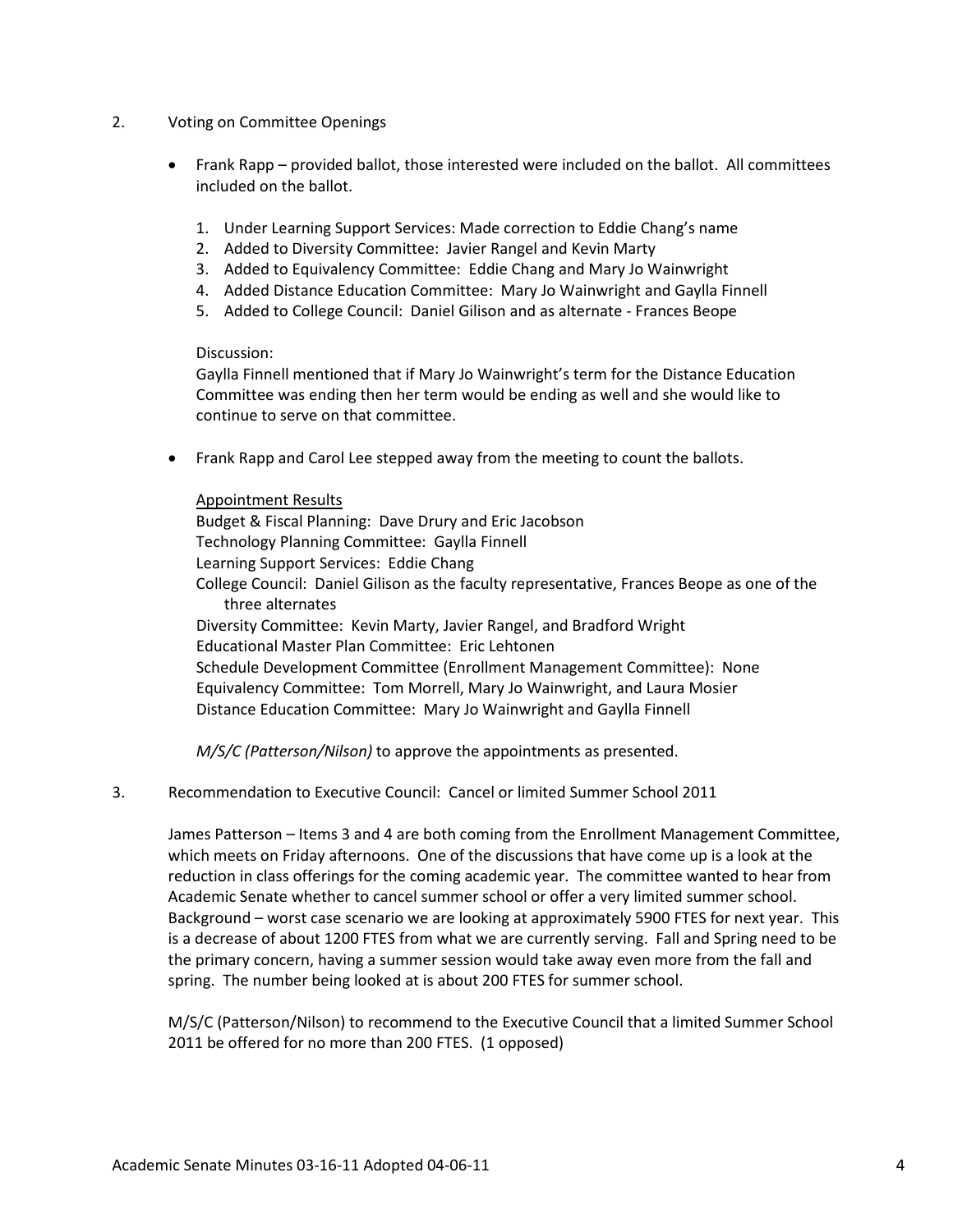Discussion:

- Frances Beope need to focus on a successful philosophy model of what we are doing when we are offering our limited resources specifically for limited summer. Would like the Senate to consider is a model where we are giving the students who can obtain success within a 3 year model. Proposed 2 career pathways for the summer session: transfer population who need access to their transfer courses, and our CTE certificate programs to allow them to complete their program in a timely manner, thereby using the summer session as their final term to complete their program. Would also like to propose not offering Basic Skills or ESL in the summer. The bottom line is that we need to reward students who can be successful and are being successful, if they come in at ENGL 101 and the exception of MATH 90 they will be able to complete in a two year time frame. Students who have limited access to science and pre nursing courses. In summary, would like to consider adopting a philosophy of a successful model where students who can complete their program in a timely manner and limit it to students who need courses for transfer or to complete their career technical education and/or science and prescience.
- Brian McNeece Has been on the Enrollment Management Committee, Kathy assigned a reduced schedule, 40 FTES per division. We are going from 4 opportunities a year to 2; this is an adverse impact to the community. Cannot close the campus down, there is an obligation to keep it open. There is an issue of when to distribute the allotted FTES based on cost effectiveness. No analysis has been seen on the cost of offering classes in the summer versus the spring, there is more expense for energy but if the classes were consolidated in the new building for example then the cost for energy can be reduced. May need to get creative to offer summer courses. Some of the changes recommended in priority registration may help.
- Carol Lee from a transfer perspective, students were concerned since winter was cancelled, so it is important to have the summer even if it is limited.
- Frank Rapp regarding curriculum balance, would like to speak for some balance for basic skills. In the summer sessions, in transfer classes, he has had a high percentage of students who have already been accepted to a university or are already attending a university somewhere and are home for the summer and take a course. Every seat they take means a student who is exclusively attending IVC does not get a seat. Students who are exclusive should have some priority.
- David Drury has been an advocate for cancelling summer school. The 1+ million dollars that would be spent on summer would be detrimental since layoffs are being considered for the following year.
- Eric Jacobson too many decisions are made on money, we are an educational institution and should be serving our students.
- 4. Recommendation to the Enrollment Management Committee: Curriculum Balances for IVC

M/S (Patterson/Lehtonen) to recommend to the Enrollment Management Committee that IVC retain curriculum balances at 45% Transfer, 35% CTE, and 20% Basic Skills. Motion Withdrawn

Discussion:

• James Patterson – the Enrollment Management Committee are getting to the point where they need to talk about what percentage of our course offering should be transfer, CTE, and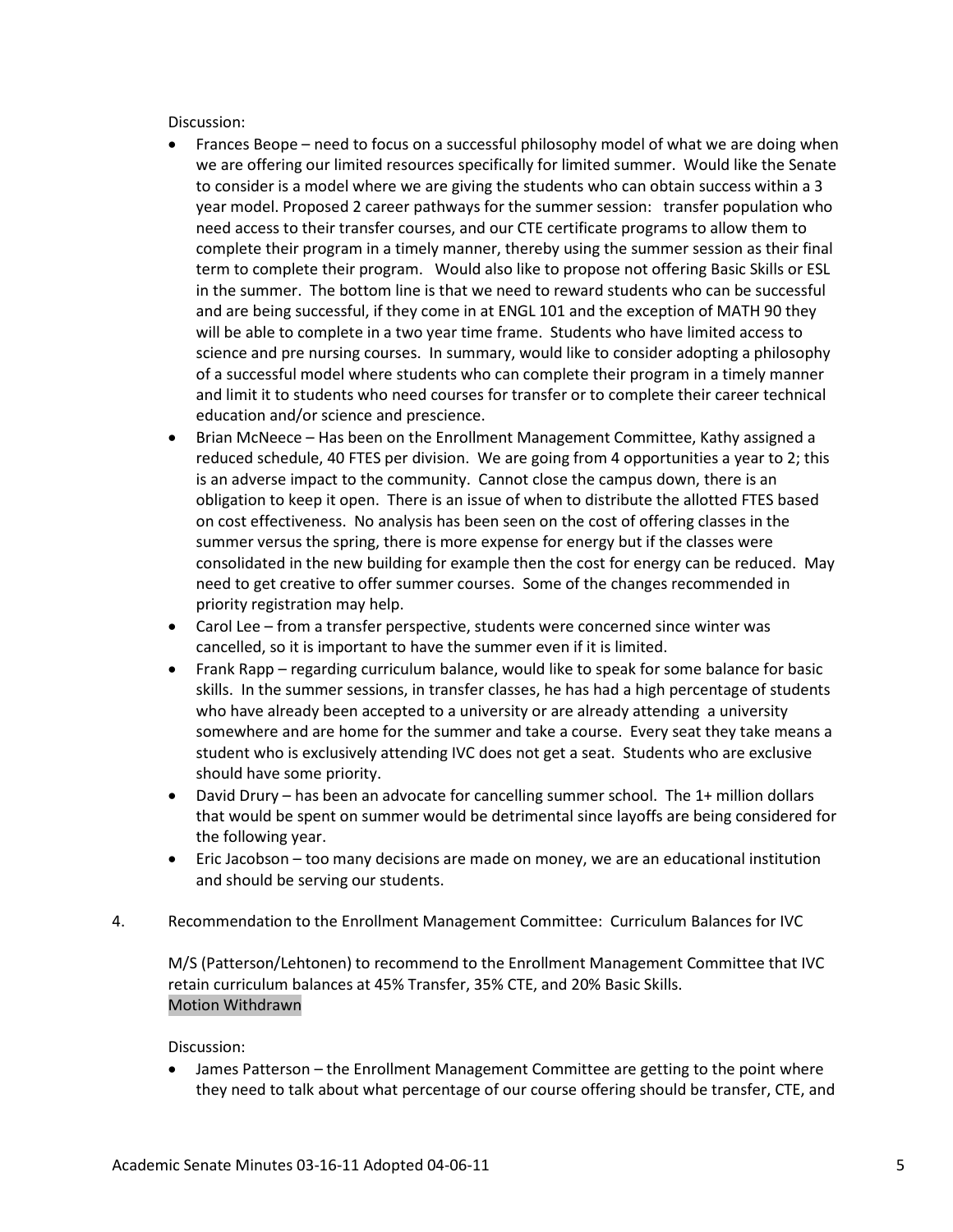basic skills. Would like the Senate's thoughts, will make motion or withdraw the motion based on Senate recommendation. According to the 09-10 year we were 45% transfer, 27% career technical, and 23% were basic skills. There are some that overlap areas and some non-credit. Motion presented above as a starting point for discussion.

- Eric Lehtonen would like more information from statewide before we start talking about percentages
- Carol Lee we do not have a full breakdown of percentages, do not have enough information to have a valid recommendation from this group.
- Frances Beope even though we have transferable courses they may not meet any specific requirement when they transfer. It is important that when someone is looking at the data that they understand what they are looking at. Example: automotive, you need to subtract all but 5 units from the automotive core set of classes when you are considering them because they are not necessarily transfer related. If we are over in transfer classes, we really may not be.
- Eric Lehtonen one item discussed was trimming transfer courses, we should only offer transfer courses that are highly degree applicable. Clarification: courses that are transferrable but are just general electives.
- Carol Lee we have removed most of our unnecessary classes.
- Michael Heumann should consider graduation requirements, there are certain classes that meet graduation requirements that are not transferrable, this is essentially another column.
- Kevin White due to the discussion issues a recommendation would not be appropriate at this time.
- James Patterson to withdraw the motion.
- 5. Rafael Santos Award: Official Senate Criteria

Frank Rapp – would like to remove this as an action item. Will bring back to the committee at the meeting on the  $6<sup>th</sup>$ .

## **Discussion and Information Items**

- 1. Hands Across California event 4-17-11 AS involvement
	- Contact ASG, can give students extra credit for attending.
- 2. Course Identification Numbering System (C-ID) Conference Report
	- Some of the Model Curriculum has been approved. Groups were working on the descriptors for the course (C-ID) numbering system.

## **Reports**

Past President Bruce Seivertson:

• No report at this time

Treasurer Norma Nunez:

• No report at this time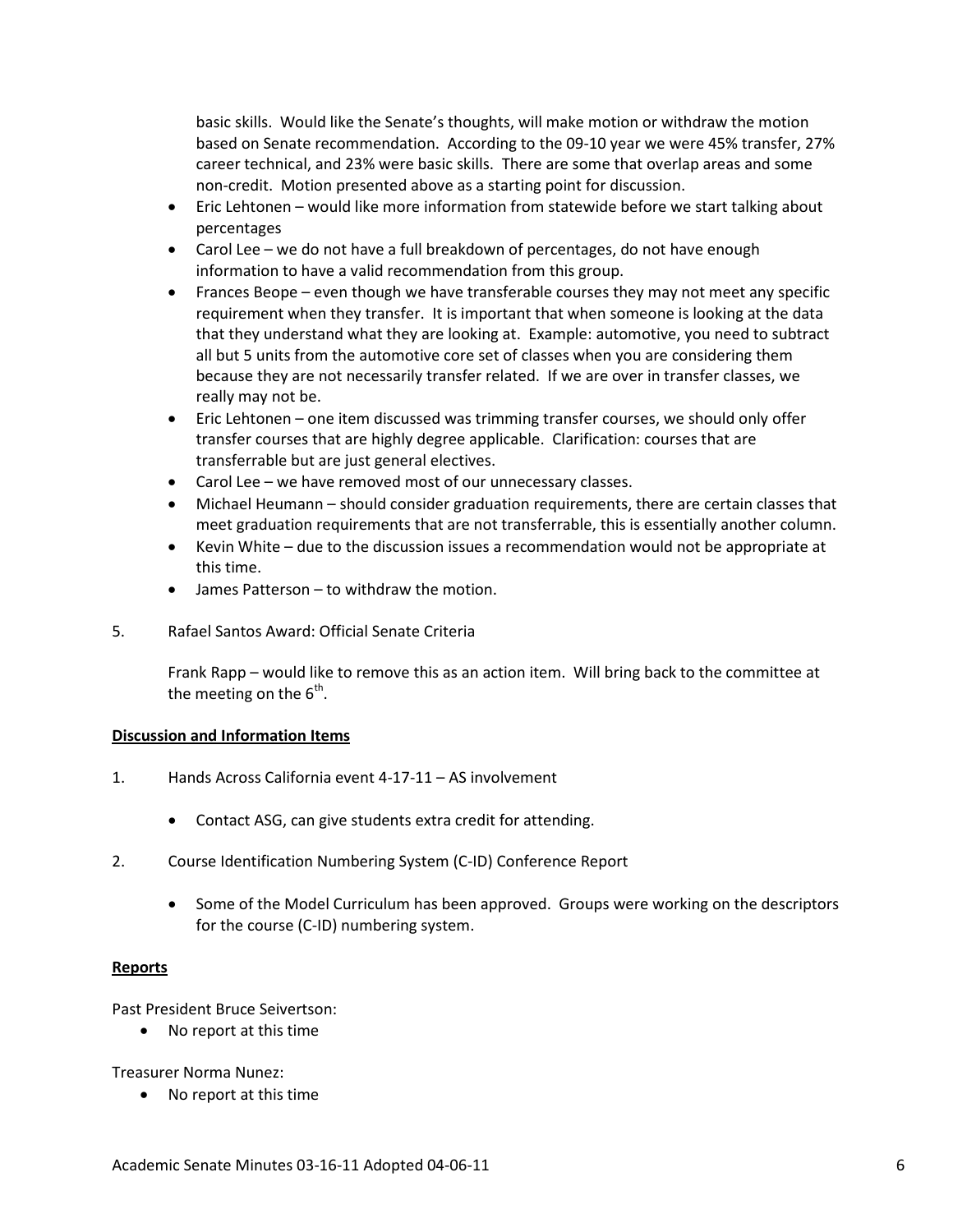VP of Instruction Kathy Berry:

• No report at this time

Chief Financial Officer (CFO) John Lau:

• No report at this time

Basic Skills Initiative (BSI) Coordinator Frank Rapp:

- Budget was increased, areas to expend included.
- On the subject of upcoming Academic Senate Elections. Would like the advice of the Senate on an issue that has come up. We have a full slate for the at-large senators and the senate president, however for the adjunct faculty positions, there are two opening and only one name was submitted. A suggestion made was to give the position to the name submitted and announce an opening or keep it open and wait for the election of that position. Requesting that we be allowed to extended the deadline for the adjunct position.
- Kevin White it could be sent out to adjunct faculty. No longer have quorum.

Student Learning Outcomes (SLO) Toni Pfister:

• No report at this time

Associated Student Government (ASG) Jesus Gallegos:

• This past weekend went to Sacramento, it was a good turnout. Went to the capital to protest.

Contingent Faculty Representative:

• No report at this time

Collective Bargaining Units Gaylla Finnell:

• Thanked the Academic Senate for holding the special meeting on Monday, the input and President White's statement at the board meeting really helped us make sure that the deans stayed on probationary status in order for the evaluations to be completed. We have received 90 responses to our survey, really appreciate the faculty participation, negotiations will be going to the table on Friday. After Friday, will send out an update.

## **COMMITTEES**

- 1. Curriculum Committee Nothing to report at this time
- 2. Tenure Committee Nothing to report at this time
- 3. College Council Michael Heumann – will be dealing with the naming of the art gallery at the next meeting and voting on the new chair as his term will be over.
- 4. Equivalency Nothing to report at this time